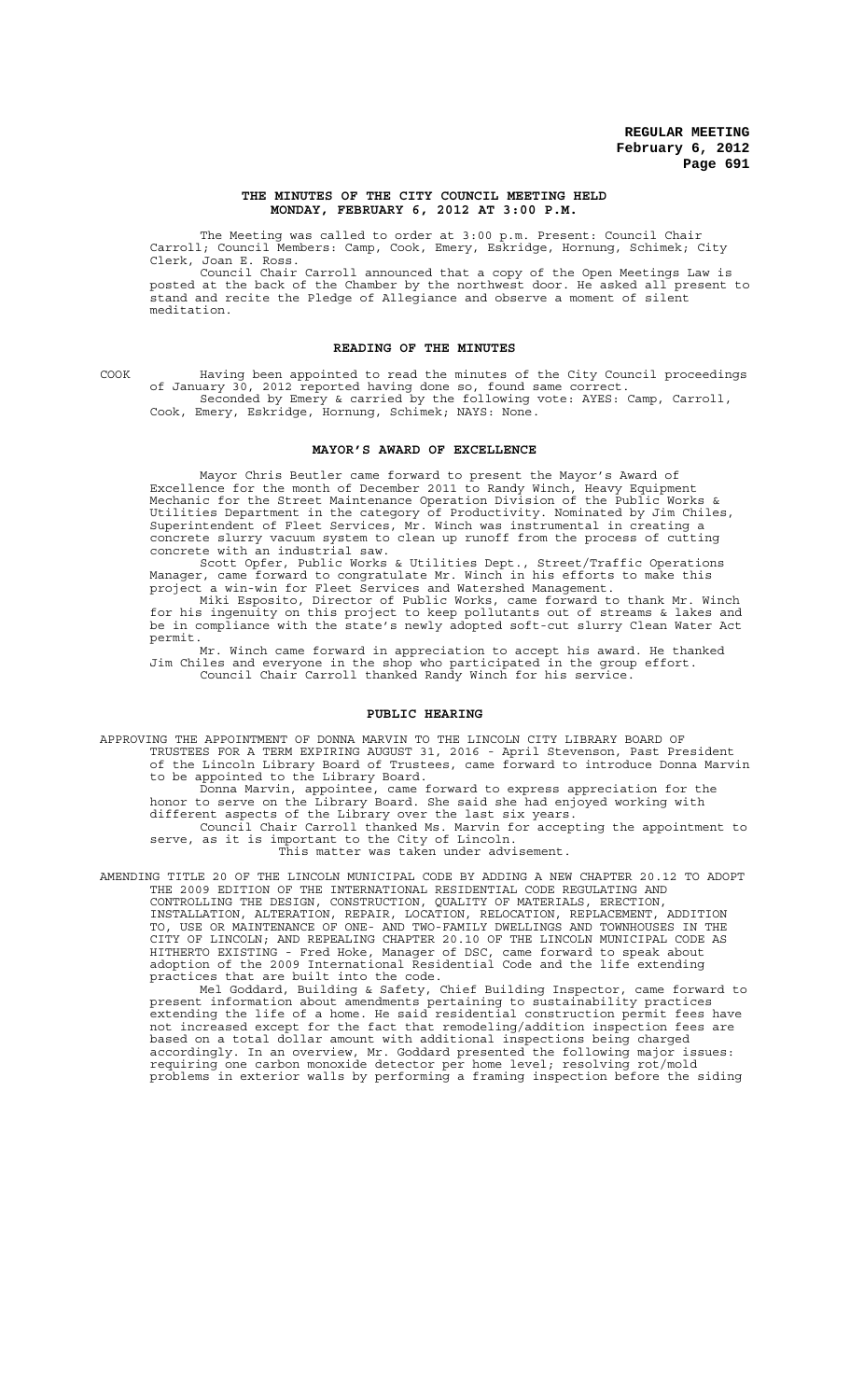is installed; inspecting proper placement of a house wrap which is now of a higher standard in Lincoln; ending a long-standing requirement of a plastic barrier just below the sheet rock and on top of the insulation –- using instead a breathable poly that will meet requirements and allow for water to be removed from the wall; and finally, he stated residential fire sprinklers are not a requirement at this time.

Greg Shinaut, 4130 W. Cademon Cir., came forward stating he is an employee of Black Hills Energy and has worked the past year as a Green Practices Consultant for the City. To share his own opinions regarding sustainable issues, he said the building code is all about safety, fire & structural and "green" refers to water conservation, recycle/reuse & environmental quality in the home. Dave Johnson, Studio 951, came forward in support of code changes and

clarify additional requirements to the site plan.<br>Lois Hartzell, Vistar Homes, 5540 N. 19<sup>th</sup> St., came forward to speak about affordability. She requested that a requirement for an ice damming material known as Moisture Guard be taken out of the code as it is an extra cost to local homeowners.

Dan Klein, owner of Regal Building Systems, 1960 SW 112 $^{\rm th}$ , came forward as a residential/commercial builder to comment on various issues such as new, starter-home costs and the house wrap.

Mike Rezac, Rezac Construction, came forward in support of the code changes and expressed appreciation that the housing industry was a part of the process. He said he sees value in use of the weather shield in new & old construction.

Mr. Goddard came forward to answer questions about ice forming along eaves.

Mr. Hoke came forward to answer questions. In regard to ice damming, he said insurance companies were not paying for damage if the requirement of the weather shield wasn't in the code.

### This matter was taken under advisement.

APPROVING A REDUCTION IN THE FISCAL YEAR 2011-12 CIP BUDGET IN THE AMOUNT OF \$105,000.00 IN PARKS AND RECREATION DEPARTMENT MAINTENANCE AND THE TRANSFER OF CIP APPROPRIATIONS WITHIN THE PARKS AND RECREATION DEPARTMENT - J.J. Yost, Parks & Recreation Planning & Construction Manager, came forward to explain the reason for reduction. He said a primary funding source in the Parks & Recreation CIP each year on an annual basis is the funds generated from cell towers located on park sites. He said three locations will be discontinued due to some combining of cell providers representing a \$105,000 reduction in cell tower funds in the CIP. Delayed projects will be the following: the Auld Pavilion roof repair project and ADA improvements to the restroom building at the Holmes Lake Park. Movement of funds will allow for the completion emergency repair work to an irrigation pond shoreline wall at the Highlands Golf Course. In response to Council questions, Mr. Yost said he would follow up to provide actual tower numbers and the number of providers on each. This matter was taken under advisement.

APPROVING A CONTRACT AGREEMENT BETWEEN THE CITY OF LINCOLN AND PUGET SOUND DATA SYSTEMS, INC. FOR THE ANNUAL REQUIREMENTS FOR INTEGRITY SERVER AND LICENSING, HARDWARE AND SOFTWARE, PURSUANT TO BID NO. 11-249 FOR A FOUR YEAR TERM EFFECTIVE UPON EXECUTION BY BOTH PARTIES - Vince Mejer, Purchasing Agent, came forward to answer questions.

This matter was taken under advisement.

# **COUNCIL ACTION**

### **REPORTS OF CITY OFFICERS**

APPROVING THE APPOINTMENT OF DONNA MARVIN TO THE LINCOLN CITY LIBRARY BOARD OF TRUSTEES FOR A TERM EXPIRING AUGUST 31, 2016 - CLERK read the following resolution, introduced by Adam Hornung, who moved its adoption:

A-86691 BE IT RESOLVED by the City Council of the City of Lincoln, Nebraska: That the appointment of Donna Marvin to the Lincoln City Library Board of Trustees for a term expiring August 31, 2016 is hereby approved.

Introduced by Adam Hornung

Seconded by Camp & carried by the following vote: AYES: Camp, Carroll, Cook, Emery, Eskridge, Hornung, Schimek; NAYS: None.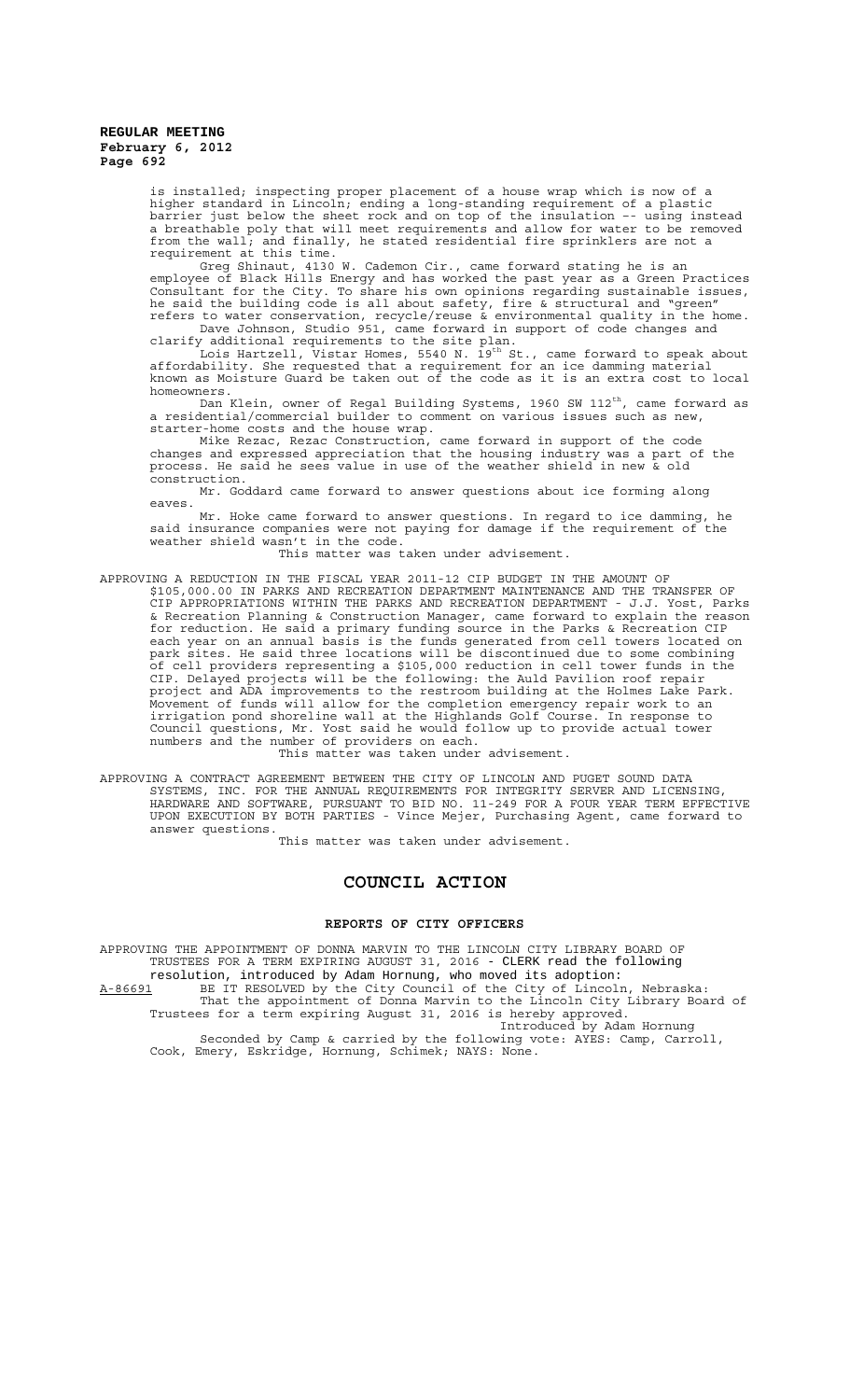CLERK'S LETTER AND MAYOR'S APPROVAL OF RESOLUTIONS AND ORDINANCES PASSED BY THE CITY COUNCIL ON JANUARY 23, 2012 - CLERK presented said report which was placed on file in the Office of the City Clerk. **(27-1)**

# **PETITIONS & COMMUNICATIONS**

PLACED ON FILE IN THE OFFICE OF THE CITY CLERK:

Administrative Amendment No. 12002 to Special Permit/Use Permit 11F approved by the Planning Director on January 26, 2012 requested by Olsson Associates to modify the parking requirements for South Pointe Pavilions in the South Ridge Use Permit to allow 1,500 square feet of additional restaurant floor area; and to revise other notes to reduce the remaining floor area and unbuilt area on property generally located at S. 27th St. and Pine Lake Rd.

#### **MISCELLANEOUS - NONE**

### **LIQUOR RESOLUTIONS - NONE**

# **ORDINANCE - 2ND READING & RELATED RESOLUTIONS (as required)**

- AMENDING TITLE 20 OF THE LINCOLN MUNICIPAL CODE BY ADDING A NEW CHAPTER 20.12 TO ADOPT THE 2009 EDITION OF THE INTERNATIONAL RESIDENTIAL CODE REGULATING AND CONTROLLING THE DESIGN, CONSTRUCTION, QUALITY OF MATERIALS, ERECTION, INSTALLATION, ALTERATION, REPAIR, LOCATION, RELOCATION, REPLACEMENT, ADDITION TO, USE OR MAINTENANCE OF ONE- AND TWO-FAMILY DWELLINGS AND TOWNHOUSES IN THE CITY OF LINCOLN; AND REPEALING CHAPTER 20.10 OF THE LINCOLN MUNICIPAL CODE AS HITHERTO EXISTING - CLERK read an ordinance, introduced by Adam Hornung, amending Title 20 of the Lincoln Municipal Code by adding a new Chapter 20.12 to adopt the 2009 edition of the International Residential Code regulating and controlling the design, construction, quality of materials, erection, installation, alteration, repair, location, relocation, replacement, addition to, use or maintenance of one- and two-family dwellings and townhouses in the City of Lincoln; and repealing Chapter 20.10 of the Lincoln Municipal Code as hitherto existing, the second time.
- APPROVING A REDUCTION IN THE FISCAL YEAR 2011-12 CIP BUDGET IN THE AMOUNT OF \$105,000.00 IN PARKS AND RECREATION DEPARTMENT MAINTENANCE AND THE TRANSFER OF CIP APPROPRIATIONS WITHIN THE PARKS AND RECREATION DEPARTMENT - CLERK read an ordinance, introduced by Adam Hornung, approving a reduction in the Fiscal Year 2011-12 CIP Budget in the amount of \$105,000.00 due to a loss of incoming revenue and the transfer of unencumbered appropriations between certain capital improvement projects within the Capital Projects Fund for the Parks & Recreation Department, the second time.

### **PUBLIC HEARING - RESOLUTIONS**

APPROVING A CONTRACT AGREEMENT BETWEEN THE CITY OF LINCOLN AND PUGET SOUND DATA SYSTEMS, INC. FOR THE ANNUAL REQUIREMENTS FOR INTEGRITY SERVER AND LICENSING, HARDWARE AND SOFTWARE, PURSUANT TO BID NO. 11-249 FOR A FOUR YEAR TERM EFFECTIVE UPON EXECUTION BY BOTH PARTIES - CLERK read the following resolution, introduced by Adam Hornung, who moved its adoption:

A-86692 BE IT RESOLVED by the City Council of the City of Lincoln, Nebraska: That the Contract Agreement between the City of Lincoln and Puget Sound Data Systems, Inc. for the annual requirements for Integrity Server and Licensing, Hardware and Software, pursuant to Bid No. 11-249, for a four year term, effective upon execution by both parties, upon the terms and conditions as set forth in said Contract Agreement, is hereby approved and the Mayor is authorized to execute the same on behalf of the City of Lincoln.

Introduced by Adam Hornung Seconded by Camp & carried by the following vote: AYES: Camp, Carroll, Cook, Emery, Eskridge, Hornung, Schimek; NAYS: None.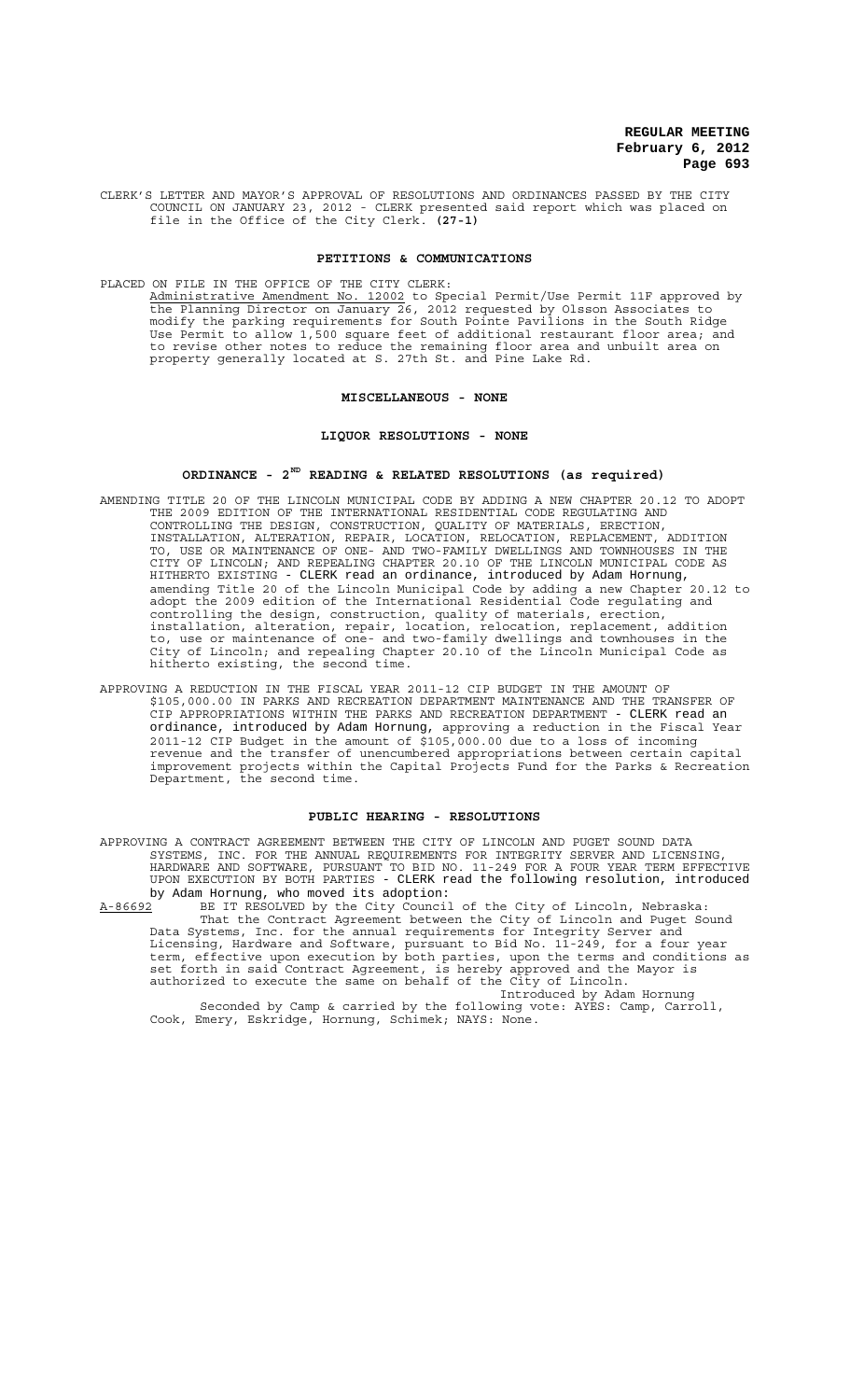# **ORDINANCES - 1ST READING & RELATED RESOLUTIONS (as required)**

- APPROVING A LEASE AGREEMENT BETWEEN THE CITY OF LINCOLN AND AWARDS UNLIMITED II LLC FOR THE LEASE OF A PORTION OF A VACANT CITY OWNED LOT GENERALLY LOCATED AT 20TH AND N STREETS FOR A FOUR MONTH TERM WITH THE OPTION TO RENEW FOR AN ADDITIONAL TWO MONTH TERM - CLERK read an ordinance, introduced by DiAnna Schimek, accepting and approving the Lease between the City of Lincoln and Awards Unlimited II LLC for the lease of a portion of Lot 3, Block 6, Antelope Valley<br>2<sup>nd</sup> Addition generally located at 20<sup>th</sup> and N Street to use as a parking lot for client and employee parking, the first time.
- APPROVING THE DEVELOPMENT AND CONDITIONAL ZONING AGREEMENT BETWEEN NEBRASKA NURSERIES, INC. AND THE CITY OF LINCOLN TO ASSURE THAT DIRECT ACCESS TO PIONEERS BLVD. WILL BE RELINQUISHED AND THAT A PUBLIC ACCESS EASEMENT WILL BE GRANTED SHOULD THE PROPERTY GENERALLY LOCATED AT SOUTH 80TH STREET AND PIONEERS BLVD. BE RE-ZONED TO O-2 SUBURBAN OFFICE DISTRICT. (RELATED ITEMS: 12R-19, 12-10) (ACTION DATE: 2/27/12)
- CHANGE OF ZONE 11043 APPLICATION OF NEBRASKA NURSERIES INC. FOR A CHANGE OF ZONE FROM R-3 RESIDENTIAL DISTRICT TO O-2 SUBURBAN OFFICE DISTRICT ON PROPERTY GENERALLY LOCATED SOUTHWEST OF THE INTERSECTION OF SOUTH 80TH STREET AND PIONEERS BOULEVARD. (RELATED ITEMS: 12R-19, 12-10) (ACTION DATE: 2/27/12) - CLERK read an ordinance, introduced by DiAnna Schimek, amending the Lincoln Zoning District Maps adopted by reference and made a part of Title 27 of the Lincoln Municipal Code, pursuant to Section 27.05.020 of the Lincoln Municipal Code, by changing the boundaries of the districts established and shown thereon, the first time.
- CHANGE OF ZONE 11047 APPLICATION OF CITY IMPACT FOR A CHANGE OF ZONE FROM I-1 INDUSTRIAL DISTRICT TO R-4 RESIDENTIAL DISTRICT ON PROPERTY GENERALLY LOCATED AT NORTH 33RD STREET AND APPLE STREET. (RELATED ITEMS: 12-11, 12R-12) (ACTION DATE: 2/27/12) - CLERK read an ordinance, introduced by DiAnna Schimek, amending the Lincoln Zoning District Maps adopted by reference and made a part of Title 27 of the Lincoln Municipal Code, pursuant to Section 27.05.020 of the Lincoln Municipal Code, by changing the boundaries of the districts established and shown thereon, the first time.
- SPECIAL PERMIT 11033 APPLICATION OF CITY IMPACT FOR A NEIGHBORHOOD SUPPORT SERVICES FACILITY ON PROPERTY GENERALLY LOCATED AT NORTH 33RD STREET AND OVERLAND TRAIL. (RELATED ITEMS: 12-11, 12R-20) (ACTION DATE: 2/27/12)
- CHANGE OF ZONE 11046 APPLICATION OF GEALY INVESTMENTS LLC FOR A CHANGE OF ZONE FROM I-1 INDUSTRIAL DISTRICT TO AG AGRICULTURAL DISTRICT ON PROPERTY GENERALLY LOCATED AT NORTH 134TH STREET AND O STREET - CLERK read an ordinance, introduced by DiAnna Schimek, amending the Lincoln Zoning District Maps adopted by reference and made a part of Title 27 of the Lincoln Municipal Code, pursuant to Section 27.05.020 of the Lincoln Municipal Code, by changing the boundaries of the districts established and shown thereon, the first time.
- AMENDING CHAPTER 14.75 OF THE LINCOLN MUNICIPAL CODE RELATING TO DRIVEWAY APPROACHES AND CURBS BY AMENDING SECTION 14.75.010 TO AMEND THE DEFINITION OF "REGULATIONS" TO MEAN GUIDELINES AND REGULATIONS UNDER THE CITY OF LINCOLN ACCESS MANAGEMENT POLICY; AMENDING SECTION 14.75.060 TO PROVIDE THAT BEFORE A PERMIT FOR A DRIVEWAY APPROACH MAY BE DENIED, THE BUILDING OFFICIAL OR PUBLIC WORKS OFFICIAL, AS APPLICABLE, SHALL INDICATE THE STANDARDS OR REQUIREMENTS THAT PREVENT APPROVAL OF THE PERMIT APPLICATION; ADDING A NEW SECTION NUMBERED 14.75.065 TO PROVIDE FOR THE SUBMISSION OF A REQUEST FOR DEVIATION BY THE APPLICANT; ADDING A NEW SECTION NUMBERED 14.75.067 TO PROVIDE THE PROCESS FOR APPEALING THE DECISION OF THE BUILDING OFFICIAL OR PUBLIC WORKS DECISION ON A REQUESTED DEVIATION; AND ADDING A NEW SECTION NUMBERED 14.75.069 TO PROVIDE THE PROCESS FOR APPEALING THE DECISION FOR ACCESS ON A STATE OR FEDERAL CONTROLLED ROUTE. (RELATED ITEMS: 12- 13, 12R-22, 12R-21) (ACTION DATE: 2/27/12) - CLERK read an ordinance, introduced by DiAnna Schimek, amending Chapter 14.75 of the Lincoln Municipal Code relating to Driveway Approaches and Curbs by amending Section 14.75.010 to amend the definition of "regulations" to mean guidelines and regulations under the City of Lincoln Access Management Policy; amending Section 14.75.060 to provide that before a permit for a driveway approach may be denied, the Building Official or Public Works Official, as applicable, shall indicate the standards or requirements that prevent approval of the permit application; adding a new section numbered 14.75.065 to provide for the submission of a request for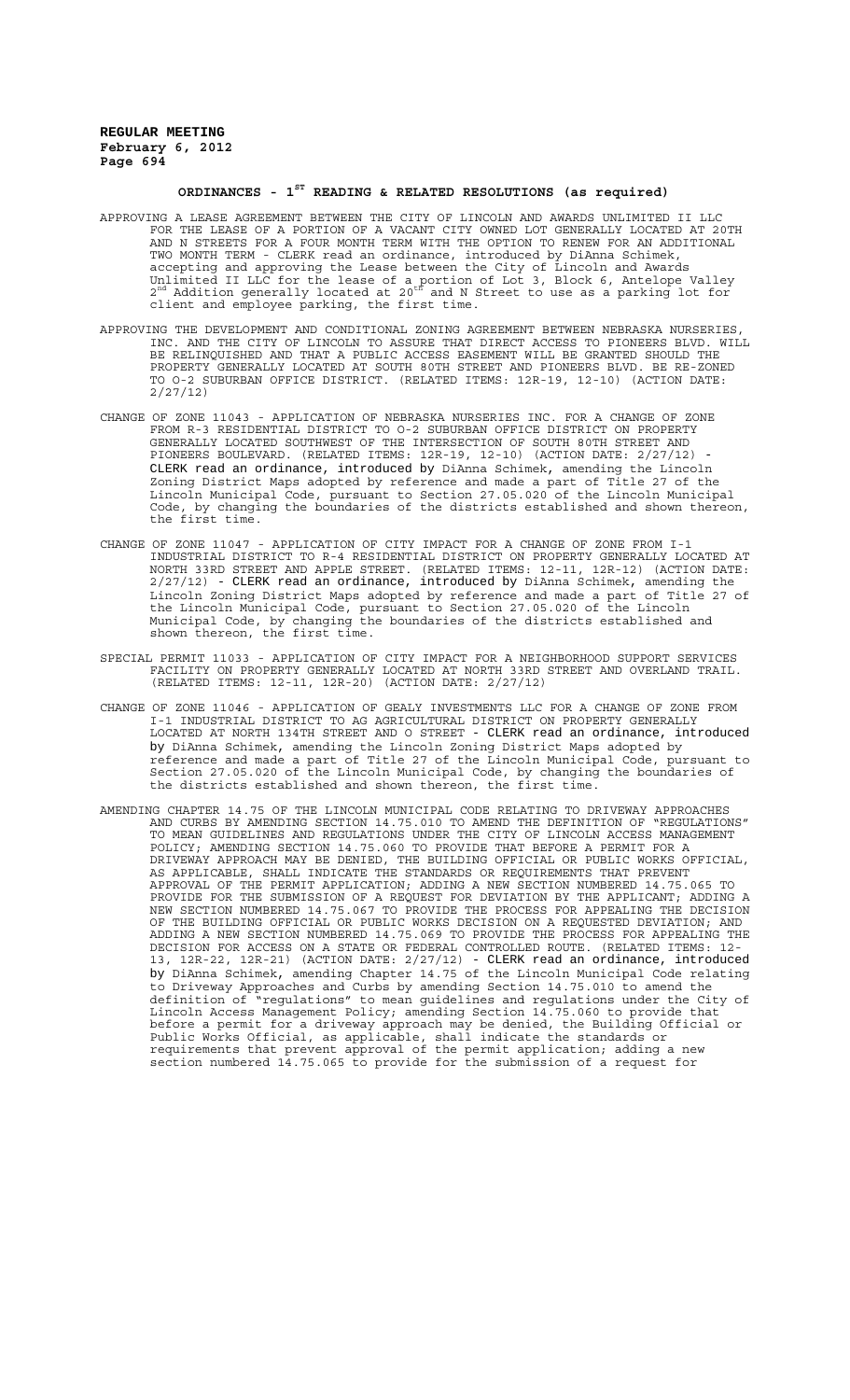deviation by the applicant; adding a new section numbered 14.75.067 to provide the process for appealing the decision of the Building Official or Public Works Decision on a requested deviation; adding a new section numbered 14.75.069 to provide the process for appealing the decision for access on a state or federal controlled route; and repealing Sections 14.75.010 and 14.75.060 of the Lincoln Municipal Code as hitherto existing, the first time.

- ADOPTING THE CITY OF LINCOLN ACCESS MANAGEMENT POLICY TO REPLACE THE EXISTING DRIVEWAY DESIGN STANDARDS. (RELATED ITEMS: 12-13, 12R-22, 12R-21) (ACTION DATE: 2/27/12)
- MISC. 11007 AMENDING THE CITY OF LINCOLN DESIGN STANDARDS TO REPEAL CHAPTER 4.00 DRIVEWAY DESIGN STANDARDS TO ALLOW FOR THE ADOPTION OF THE CITY'S ACCESS MANAGEMENT POLICY AND AMENDING SECTION 1 OF CHAPTER 1.00 AND REPEALING SECTION 2.34 OF CHAPTER 1.00 TO CLARIFY THE NECESSITY OF REPEALING CHAPTER 4.00. (RELATED ITEMS: 12-13, 12R-22, 12R-21) (ACTION DATE: 2/27/12)
- AMENDING CHAPTERS 10.06 AND 10.44 OF THE LINCOLN MUNICIPAL CODE RELATING TO AUTOMOBILE IMPOUNDMENT BY AMENDING SECTION 10.06.100 RELATING TO PARKING SERVICES; AMENDING SECTION 10.06.120 RELATING TO PAYMENT OF FINES AND COSTS; AMENDING SECTION 10.06.140 RELATING TO MAILING NOTICE OF COMPLAINT; ADDING A NEW SECTION 10.44.035 RELATING TO IMMOBILIZATION OF VEHICLES; AND AMENDING SECTION 10.44.040 RELATING TO ACCOUNTING FOR FEES. (RELATED ITEMS: 12-14, 12R-24) (ACTION DATE: 2/27/12) - CLERK read an ordinance, introduced by DiAnna Schimek, amending Chapters10.06 and 10.44 of the Lincoln Municipal Code relating to automobile impoundment by amending Section 10.06.100 relating to parking services; amending Section 10.06.120 relating to payment of fines and costs; amending Section 10.06.140 relating to mailing notice of complaint; adding a new Section 10.44.035 relating to immobilization of vehicles; and amending Section 10.44.040 relating to accounting for fees; and repealing Sections 10.06.100, 10.06.120, 10.06.140, 10.44.040 of the Lincoln Municipal Code as hitherto existing, the first time.
- APPROVING AN IMMOBILIZATION RELEASE FEE OF \$50 FOR THE RELEASE OF A VEHICLE IMMOBILIZED BY THE CITY, PURSUANT TO LINCOLN MUNICIPAL CODE § 10.44.035. (RELATED ITEMS: 12-14, 12R-24) (ACTION DATE: 2/27/12)

### **ORDINANCES - 3RD READING & RELATED RESOLUTIONS (as required)**

AMENDING CHAPTER 28.01 OF THE LINCOLN MUNICIPAL CODE RELATING TO REGULATIONS FOR CONSTRUCTION SITE DISCHARGES TO MEET ALL STATE AND FEDERAL REQUIREMENTS - CLERK read an ordinance, introduced by Jon Camp, amending Chapter 28.01 of the Lincoln Municipal Code relating to Regulations for Construction Site Discharges by amending Section 28.01.020 to update the reference to the Comprehensive Plan; amending Section 28.01.030 to include or revise certain definitions; amending Section 28.01.040 to clarify a permit is required for construction activity; amending Section 28.01.050 regarding permit procedures; amending Section 28.01.060 regarding permit information; amending Section 28.01.070 regarding building permit requirements; amending Section 28.01.080 regarding SWPPP inspections and their frequency; adding a new section numbered 28.01.085 regarding maintaining the SWPPP; amending Section 28.01.090 regarding notice of termination, including notice to the City; amending Section 28.01.100 regarding deposit of sediment; amending Section 28.01.110 regarding right of entry for inspections; amending Section 28.01.120 regarding unlawful acts; adding a new section numbered 28.01.125 regarding criminal penalties; adding a new section numbered 28.01.127 regarding notice to comply for corrective action; and repealing Sections 28.01.020, 28.01.030, 28.01.040, 28.01.050, 28.01.060, 28.01.070, 28.01.080, 28.01.090, 28.01.100, 28.01.110, 28.01.120 of the Lincoln Municipal Code as hitherto existing, the third time.

CAMP Moved to pass the ordinance as read. Seconded by Emery & carried by the following vote: AYES: Camp, Carroll, Cook, Emery, Eskridge, Hornung, Schimek; NAYS: None. The ordinance, being numbered **#19671**, is recorded in Ordinance Book #27, Page .

ANNEXATION NO. 11004 - AMENDING THE LINCOLN CORPORATE LIMITS MAP BY ANNEXING APPROXIMATELY 418 ACRES GENERALLY LOCATED AT NORTH 48TH STREET, NORTH OF SUPERIOR STREET (RELATED ITEMS: 12-4, 12-5) (ACTION DATE: 2/6/12) - CLERK read an ordinance, introduced by Jon Camp, annexing and including the below described